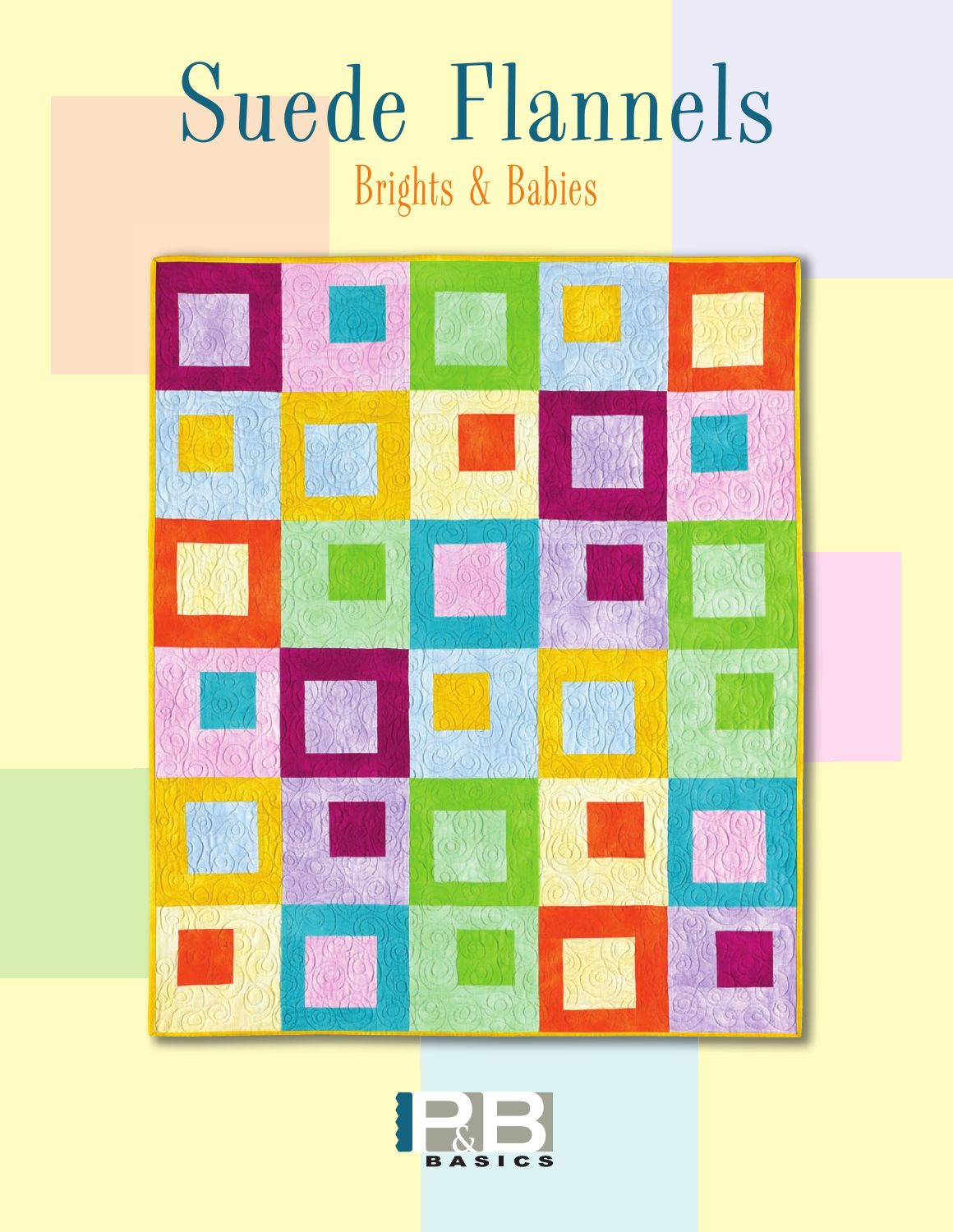## Suede Flannels Brights & Babies

#### Yardage

| <b>SUFL 561 G</b>  | (green)        | $3/8$ yd         |
|--------------------|----------------|------------------|
| <b>SUFL 561 O</b>  | (orange)       | $3/8$ yd         |
| <b>SUFL 561 RV</b> | (purple)       | $3/8$ yd         |
| <b>SUFL 561 T</b>  | (teal)         | $3/8$ yd         |
| <b>SUFL 561 Y</b>  | (dark-yellow)  | $\frac{7}{8}$ yd |
| SUFL 562 L         | (lilac)        | $1/2$ yd         |
| SUFL 562 LB        | (light-blue)   | $1/2$ yd         |
| SUFL 562 LY        | (light-yellow) | $1/2$ yd         |
| SUFL 562 M         | (mint)         | $1/2$ yd         |
| <b>SUFL 562 P</b>  | (pink)         | $1/2$ yd         |
| Backing            | any SUFL       | $23/4$ yards     |



*Hopscotch* quilt by Nancy Mahoney using the *Suede Flannels* fabric collection for P&B Textiles • Size: 40˝ x 48˝

#### Cutting

*All strips are cut across the width of fabric (wof).*

From *each* of the green, orange, purple, and teal flannels, cut:

- (2)  $2 \frac{1}{2}$  x wof strips; cut into (3)  $2 \frac{1}{2}$  x  $8 \frac{1}{2}$ rectangles and (3) 2 1/2˝ x 6 1/2˝ rectangles
- (1)  $2^{\degree}$  x wof strip; cut into (3)  $2^{\degree}$  x 6  $\frac{1}{2^{\degree}}$ rectangles and (3) 2˝ x 5˝ rectangles
- $\cdot$  (3) 4<sup>"</sup> squares

From the dark-yellow flannel, cut:

- (2)  $2 \frac{1}{2}$  x wof strips; cut into (3)  $2 \frac{1}{2}$  x  $8 \frac{1}{2}$ rectangles and (3) 2 1/2˝ x 6 1/2˝ rectangles
- (1)  $2^{\degree}$  x wof strip; cut into (3)  $2^{\degree}$  x 6  $\frac{1}{2^{\degree}}$ rectangles and (3) 2˝ x 5˝ rectangles
- $\cdot$  (3) 4" squares
- (5)  $2^{1/2}$  x wof binding strips

From *each* of the lilac, light-blue, light-yellow, mint, and pink flannels, cut:

- (2)  $2^{\degree}$  x wof strips; cut into (3)  $2^{\degree}$  x 8  $\frac{1}{2^{\degree}}$ rectangles and (3) 2˝ x 7˝ rectangles
- (1)  $3^{1}/2$ " x wof strip; cut into (3)  $3^{1}/2$ " x 7" rectangles and (3) 3 1/2˝ x 4˝ rectangles
- $\cdot$  (3) 5<sup> $\degree$ </sup> squares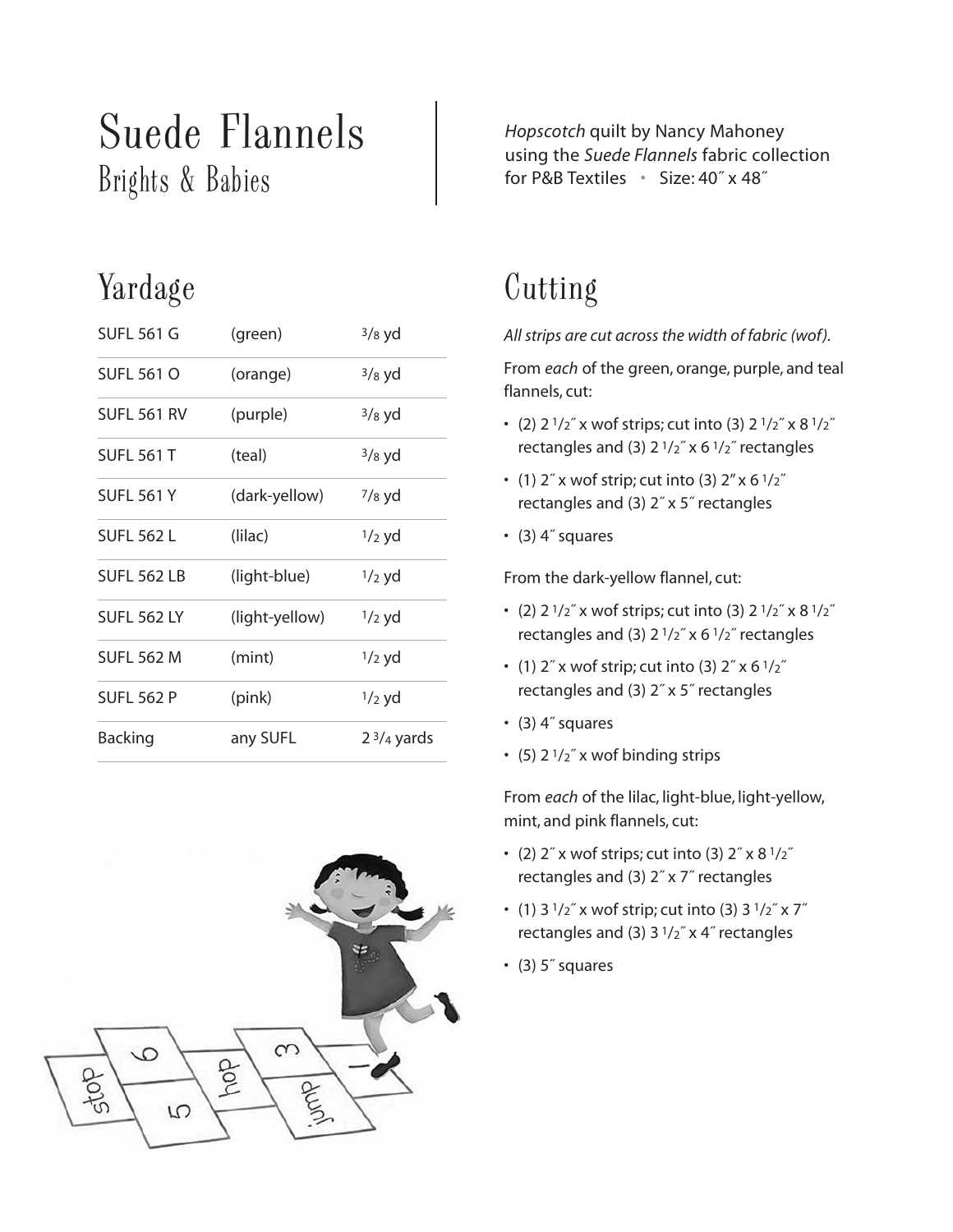### Making the Blocks

1. Sew a purple 2˝ x 5˝ rectangle to the left side of a 5<sup>"</sup> lilac square. Sew a purple  $2^r \times 6^1 / 2^r$ rectangle to the bottom of the square. Sew a purple  $2 \frac{1}{2}$ " x 6 $\frac{1}{2}$ " rectangle to the right side of the unit and then sew a purple  $2\frac{1}{2}$ " x  $8\frac{1}{2}$ " rectangle to the top of the unit to complete block A. Repeat to make three purple blocks. The blocks should measure 8 1/2˝ square.



 $2.$  Repeat step 1 using the green rectangles and mint squares to make three green A blocks.

 $3.$  In the same manner, use the orange rectangles and light-yellow squares to make three orange A blocks. Use the dark-yellow rectangles and light-blue squares to make three dark-yellow A blocks. Then use the teal rectangles and pink squares to make three teal A blocks.

4. Sew a pink  $3\frac{1}{2}$  x 4<sup> $\degree$ </sup> rectangle to the left side of a teal square. Sew a pink 3 1/2˝ x 7˝ rectangle to the bottom of the square. Sew a pink 2˝ x 7˝ rectangle to the right side of the unit and then sew a pink  $2^{\degree}$  x 8  $\frac{1}{2^{\degree}}$  rectangle to the top of the unit to complete the block B. Repeat to make three pink blocks. The blocks should measure  $8<sup>1</sup>/2<sup>''</sup>$  square.



 $5.$  Repeat step 4 using the light-blue rectangles and dark-yellow squares to make three lightblue B blocks.

 $6.$  In the same manner, use the light-yellow rectangles and orange squares to make three light-yellow B blocks. Use the mint rectangles and green squares to make three mint B blocks. Then use the lilac rectangles and purple squares to make three lilac B blocks.

#### Assembling the Quilt

 $\hat{I}$ . Lay out the blocks in six rows of five blocks each, alternating and rotating the blocks as shown in the assembly diagram. Join the blocks into rows and then join the rows.

 $0<sup>9</sup>$ . Layer the quilt top with batting and backing; baste. Quilt as desired. Using the dark-yellow binding strips, bind the edges to finish.



Assembly diagram